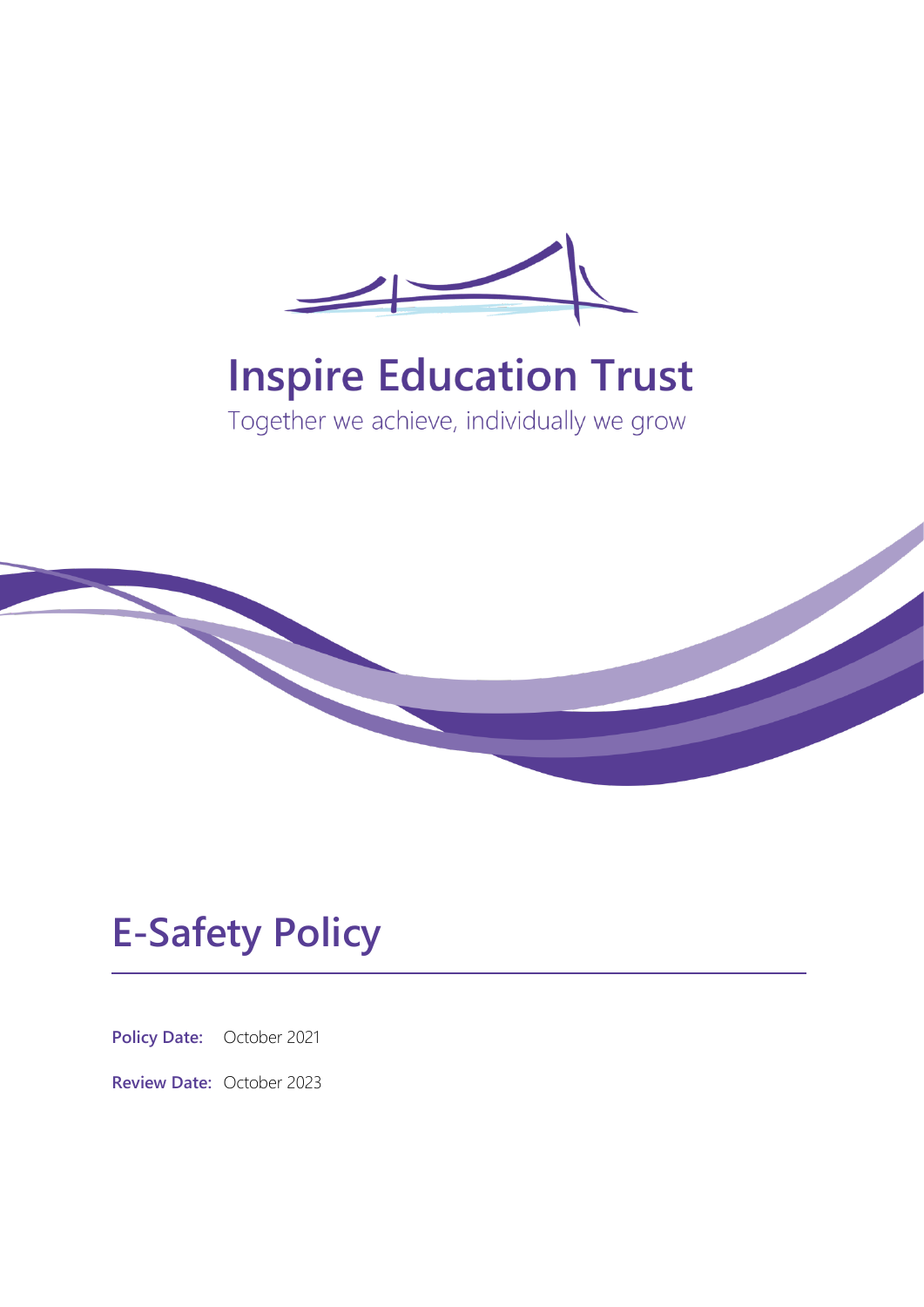## **Document History**

| Version | Status | Date   | Author      | Summary Changes                                                                                                                                                         |
|---------|--------|--------|-------------|-------------------------------------------------------------------------------------------------------------------------------------------------------------------------|
| V1      |        | Oct 21 | Jane Durkin | Initial draft                                                                                                                                                           |
| V2      |        | Jan 22 | Amy Husband | Page 3; Scope of Policy;<br>para 3, line 1 addition of<br>'Child Protection'<br>Page 5; under the header<br>Child Protection, the<br>addition of the KCSIE<br>statement |
|         |        |        |             |                                                                                                                                                                         |

This e-safety policy has been developed by a working group made up of:

- Executive Leadership Team / Senior Leaders/ Pastoral Manager(s)
- E-Safety Coordinator
- Staff including Teachers, Technical staff

The school will monitor the impact of the policy using:

- Logs of reported incidents
- Monitoring logs of internet activity (including sites visited)
- Internal monitoring data for network activity
- Surveys / questionnaires of
- pupils
- parents / carers
- staff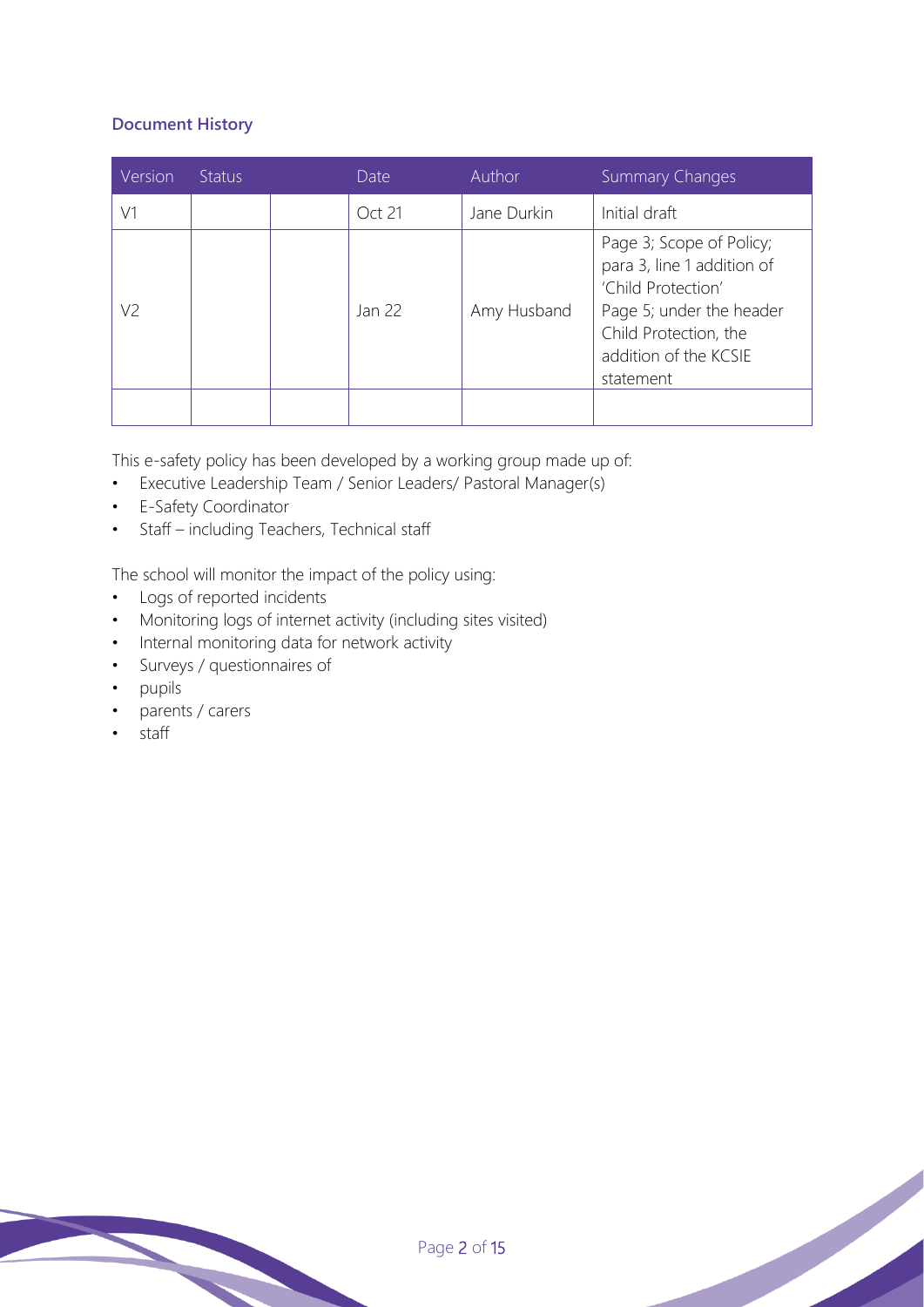## **Scope of the Policy**

This policy applies to all members of the academy community (including staff, pupils, volunteers, parents / carers, visitors, community users) who have access to and are users of academy ICT systems, both in and out of the *academy*.

The Education and Inspections Act 2006 empowers Headteachers to such extent as is reasonable, to regulate the behaviour of pupils when they are off the academy site and empowers members of staff to impose disciplinary penalties for inappropriate behaviour. This is pertinent to incidents of cyber-bullying, or other e-safety incidents covered by this policy, which may take place outside of the academy, but is linked to membership of the academy. The 2011 Education Act increased these powers with regard to the searching for and of electronic devices and the deletion of data. In the case of both acts, action can only be taken over issues covered by the published Behaviour Policy.

The academy will deal with such incidents within this policy and associated Child Protection, behaviour and anti-bullying policies and will, where known, inform parents / carers of incidents of inappropriate e-safety behaviour that take place out of school.

#### **Roles and Responsibilities**

The following section outlines the e-safety roles and responsibilities of individuals and groups within the academy:

#### Board of Directors:

Directors are responsible for the approval of the E-Safety Policy and for reviewing the effectiveness of the policy. This will be carried out by the Directors receiving regular information about e-safety incidents and monitoring reports. A member of the Governing Board has taken on the role of Safeguarding Governor. The role of the Safeguarding Governor will include:

- *•* meetings with the E-Safety Co-ordinator.
- monitoring of e-safety incident logs on CPOMs
- Annual monitoring of filtering control logs
- reporting to Local Governing Board

#### Headteacher and Senior Leaders:

- The Headteacher has a duty of care for ensuring the safety (including e-safety) of members of the school community, though the day to day responsibility for e-safety will be delegated to the E-Safety Co-ordinator and Pastoral Lead.
- The Headteacher is aware of the procedures to be followed in the event of a serious e-safety allegation being made against a member of staff. THIS MUST BE REPORTED TO HEAD OF PRIMARY EDUCATION / HEADTEACHER (SECONDARY) (See E-Safety flow-chart)
- *•* The Headteacher is responsible for ensuring that the E-Safety Coordinator and other relevant staff receive suitable training to enable them to carry out their e-safety roles and to train other colleagues, as relevant.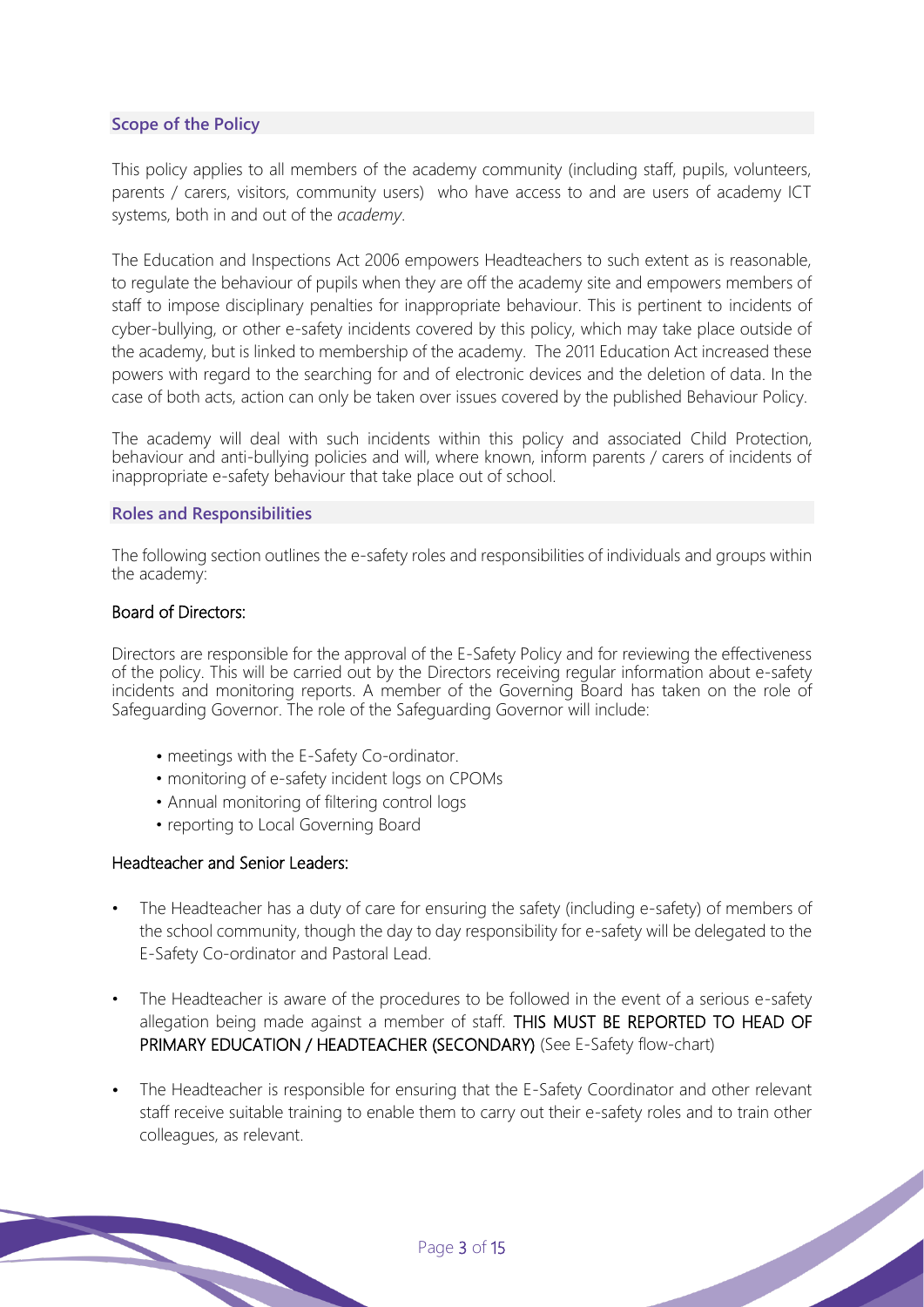- The Headteacher will ensure that there is a system in place to allow for monitoring and support of those in school who carry out the internal e-safety monitoring role. This is to provide a safety net and also support to those colleagues who take on important monitoring roles.
- The Executive Leadership and Senior Management Team(s) will receive regular monitoring reports from the E-Safety Co-ordinator.

## Senior Management Teams:

- leads on e-safety
- takes day to day responsibility for e-safety issues and has a leading role in establishing and reviewing the school e-safety policies.
- ensures that all staff are aware of the procedures that need to be followed in the event of an esafety incident taking place.
- provides training and advice for staff
- liaises with the Local Authority / relevant body
- liaises with school technical staff
- receives reports of e-safety incidents and creates a log of incidents on CPOMS to inform future e-safety developments (N.B. Headteacher to forward PCE check email to Pastoral Lead),
- meets regularly with Safeguarding Governor to discuss current issues, review incident logs and filtering / change control logs
- reports at relevant meeting of Local Governing Board
- reports regularly to Executive Leadership Team.

## Technical staff:

The Technical Staff for ICT / Computing are responsible for ensuring:

- that the trust's technical infrastructure is secure and is not open to misuse or malicious attack
- that the trust meets required e-safety technical requirements and any Local Authority / other relevant body E-Safety Policy / Guidance that may apply.
- that users may only access the networks and devices through a properly enforced password protection policy.
- that filtering is applied and updated on a regular basis and that its implementation is not the sole responsibility of any single person
- that they keep up to date with e-safety technical information in order to effectively carry out their e-safety role and to inform and update others as relevant
- that the use of the network, internet and email is regularly monitored in order that any misuse / attempted misuse can be reported to the Headteacher for investigation / action / sanction
- that monitoring systems are implemented and updated as agreed.

## Teaching and Support Staff:

Are responsible for ensuring that:

- they have an up to date awareness of e-safety matters and of the current academy e-safety policy and practices
- they have read, understood and signed the Staff Acceptable User Policy (AUP)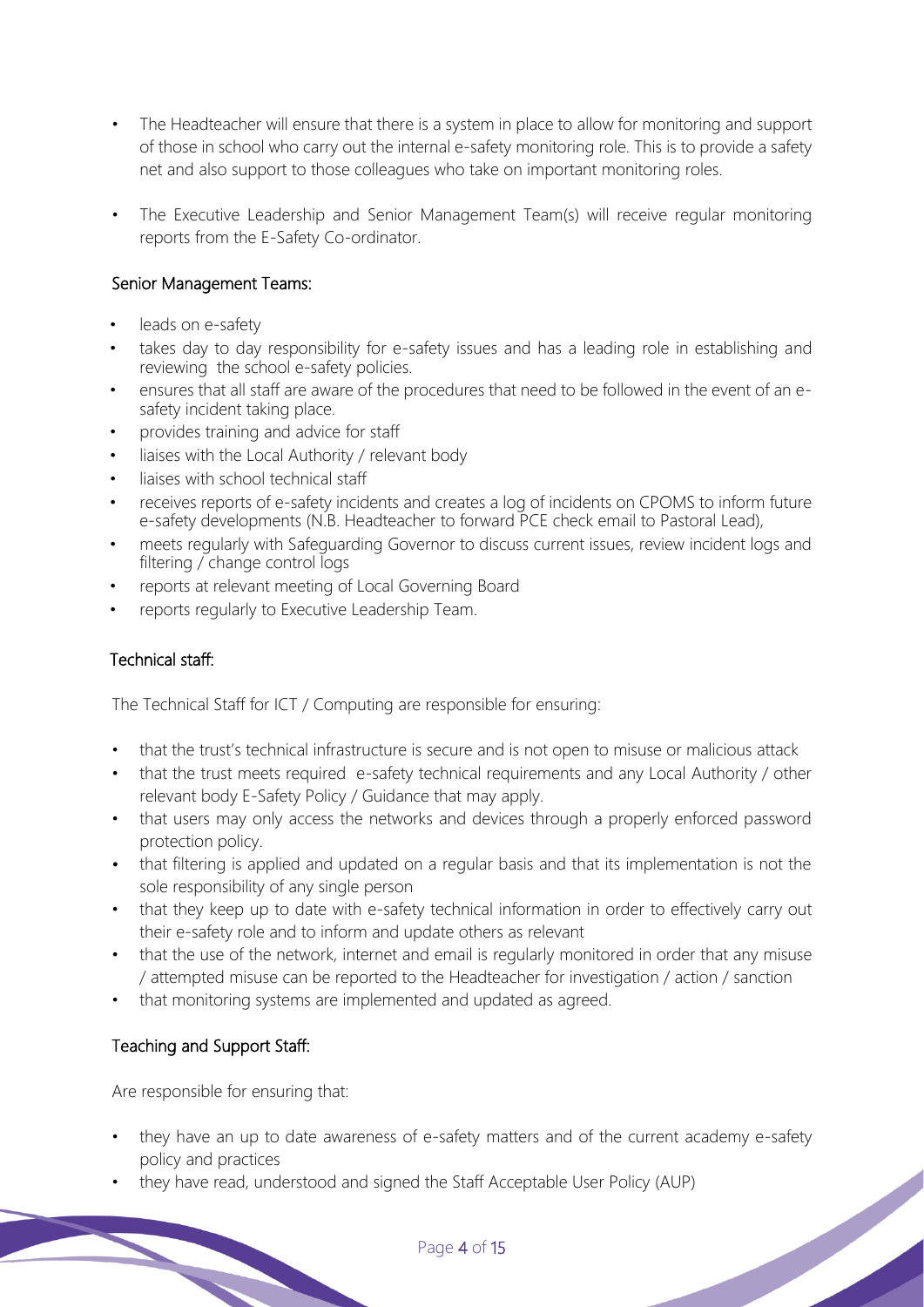- they report any suspected misuse or problem to the Headteacher and Pastoral Manager for investigation / action / sanction
- all digital communications with parents / carers should be on a professional level and only carried out using official school systems
- e-safety issues are embedded in all aspects of the curriculum and other activities
- pupils understand and follow the e-safety and acceptable use policies
- pupils have a good understanding of research skills and the need to avoid plagiarism and uphold copyright regulations at Years 5 and 6 in primary and all secondary aged pupils
- they monitor the use of digital technologies, mobile devices, cameras etc and implement current policies with regard to these devices
- in lessons where internet use is pre-planned pupils should be quided to sites checked as suitable for their use and that processes are in place for dealing with any unsuitable material that is found in internet searches.

## Child Protection / Safeguarding Lead:

Should be trained in e-safety issues and be aware of the potential for serious child protection / safeguarding issues to arise from:

- sharing of personal data
- access to illegal / inappropriate materials
- inappropriate on-line contact with adults / strangers
- potential or actual incidents of grooming
- cyber-bullying.
- In line with KCSIE 2021, our e-safety policy links closely with Child Protection policy. Where any incidents regarding e-safety cause serious safeguarding concern, the Designated Safeguarding Lead(s) in the academy will act in accordance with our Child Protection policy.

## E-Safety Group

The E-Safety Group comprises of the ICT Subject Leader, Pastoral Lead, IT Technician and a class teacher from the alternative Key Stage to the ICT Lead. The E-Safety group has responsibility for issues regarding e-safety and the monitoring the E-Safety Policy including the impact of initiatives. The group will also be responsible for regularly reporting to the Headteacher and to the Local Governing Board.

Members of the E-safety Group will meet with staff from other sc

hools within the MAT and the Head of Primary Education, Head Teacher (Secondary) to support:

- the production / review / monitoring of the school E-Safety Policy / documents.
- the production / review / monitoring of the school filtering policy and requests for filtering changes
- mapping and reviewing the e-safety curricular provision ensuring relevance, breadth and progression
- monitoring network / internet / incident logs
- consulting stakeholders including parents / carers and the pupils about the e-safety provision
- monitoring improvement actions identified through use of the 360 degree safe self review tool.<br>
Page 5 of 15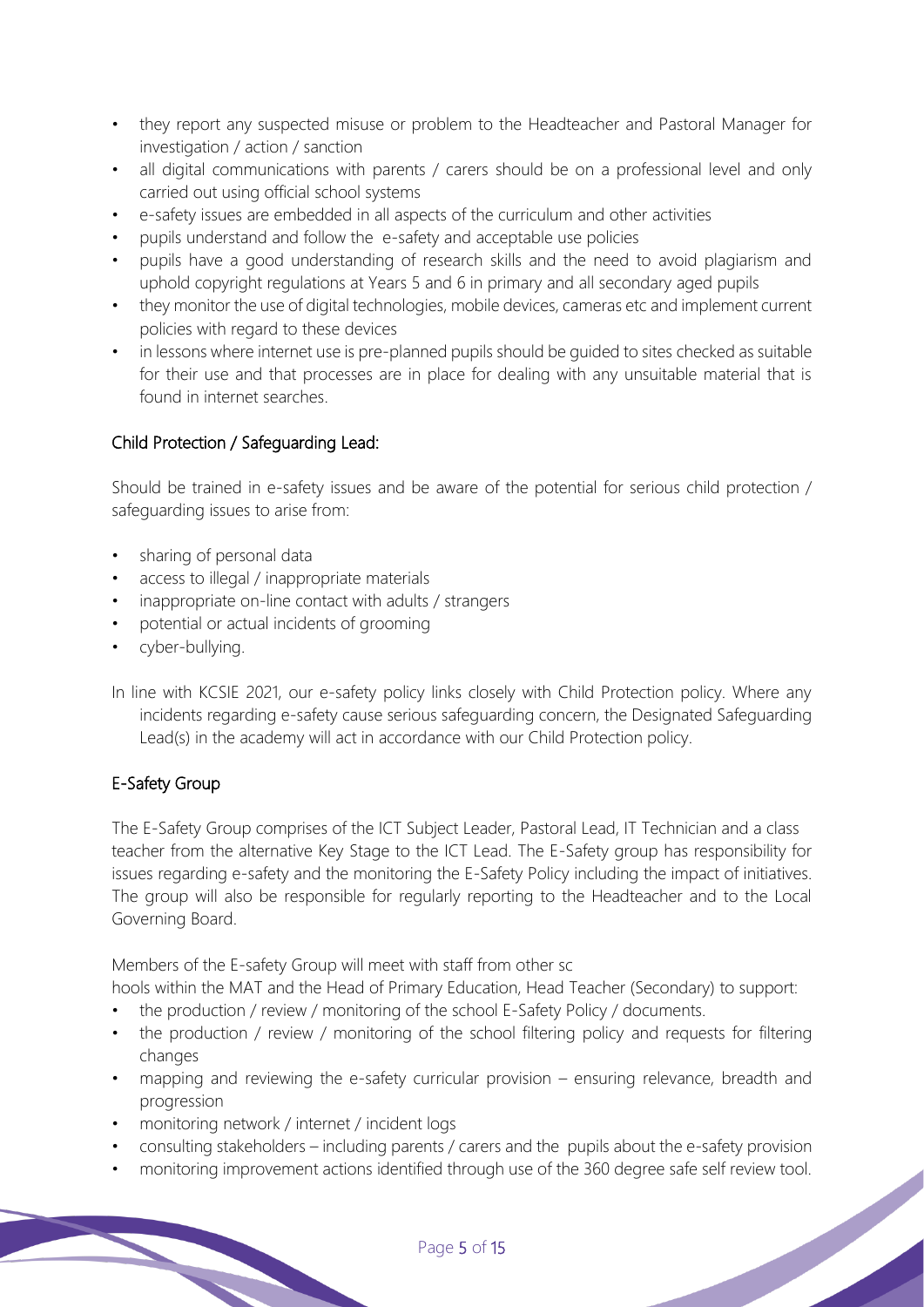## Students / pupils:

- are responsible for using the academy digital technology systems in accordance with the Pupil Acceptable Use (Secondary) and Parent/Carer Links Policy (Primary)
- have a good understanding of research skills and the need to avoid plagiarism and uphold copyright regulations (Year 5 and 6 primary and all secondary aged pupils)
- need to understand the importance of reporting abuse, misuse or access to inappropriate materials and know how to do so
- will be expected to know and understand policies on the use of mobile devices and digital cameras. They should also know and understand policies on the taking / use of images and on cyber-bullying.
- should understand the importance of adopting good e-safety practice when using digital technologies out of school and realise that the academy's E-Safety Policy covers their actions out of school, if related to their membership of the school.

## Parents / Carers

Parents / Carers play a crucial role in ensuring that their children understand the need to use the internet / mobile devices in an appropriate way. The academy will take every opportunity to help parents understand these issues through *parents' evenings, newsletters, letters, website and information about national / local e-safety campaigns.* Parents and carers will be encouraged to support the academy in promoting good e-safety practice and to follow guidelines on the appropriate use of:

- access to parents' sections of the website and on-line pupil records
- their children's personal devices in the academy (where this is allowed).

#### **Policy Statements**

## Education – pupils

Whilst regulation and technical solutions are very important, their use must be balanced by educating pupils to take a responsible approach. The education of pupils in e-safety is therefore an essential part of the school's e-safety provision. Children and young people need the help and support of the school to recognise and avoid e-safety risks and build their resilience.

E-safety should be a focus in all areas of the curriculum and staff should reinforce e-safety messages across the curriculum. The e-safety curriculum should be broad, relevant and provide progression, with opportunities for creative activities and will be provided in the following ways:

- A planned e-safety curriculum should be provided as part of Computing / PHSE / other lessons and should be regularly revisited
- Key e-safety messages should be reinforced as part of a planned programme of assemblies and tutorial / pastoral activities
- Pupils should be taught in all lessons to be critically aware of the materials / content they access on-line and be guided to validate the accuracy of information.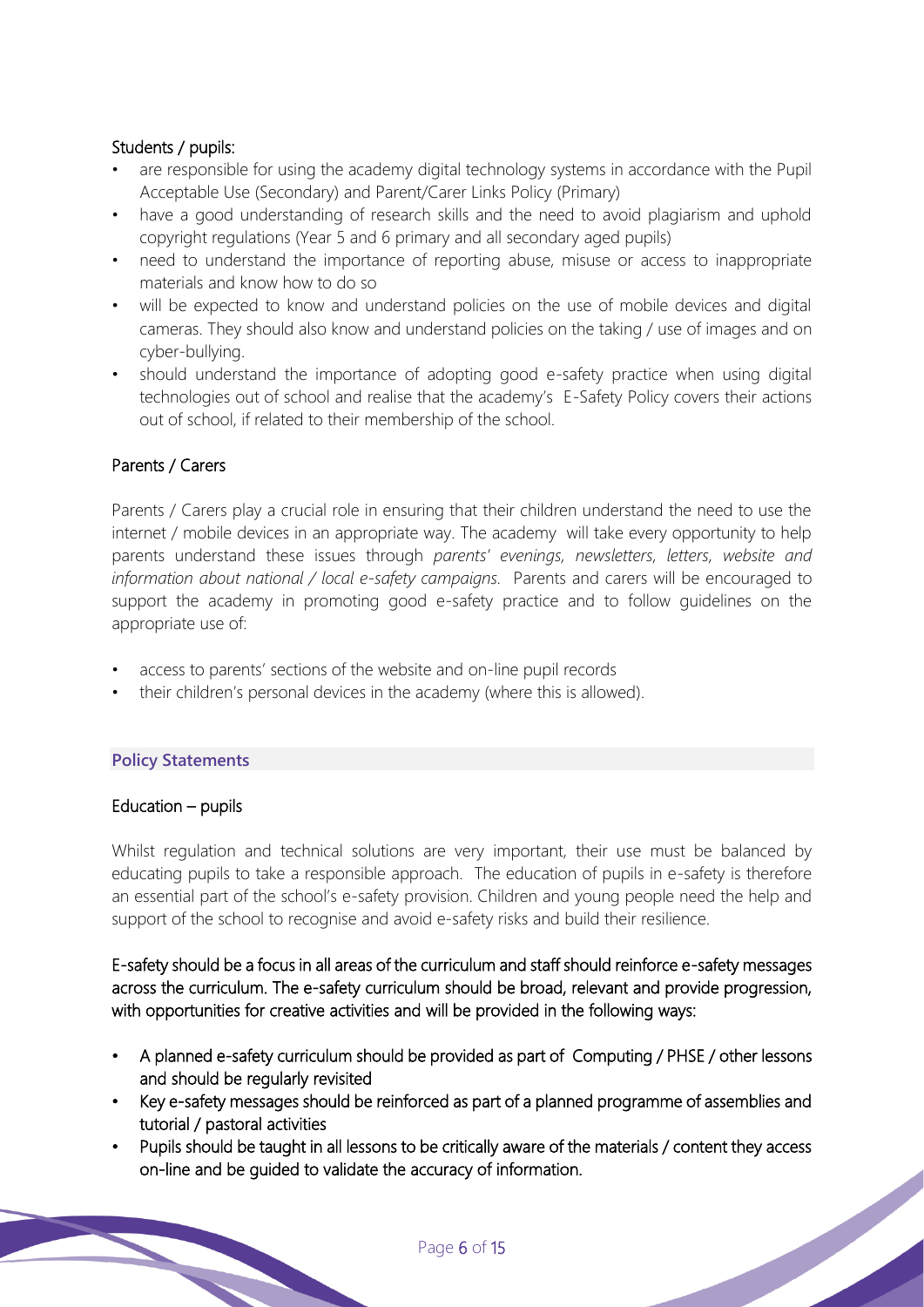- Pupils should be helped to understand the need for the pupil Acceptable User Agreement and encouraged to adopt safe and responsible use both within and outside school
- Staff should act as good role models in their use of digital technologies the internet and mobile devices
- in lessons where internet use is pre-planned, it is best practice that pupils should be quided to sites checked as suitable for their use and that processes are in place for dealing with any unsuitable material that is found in internet searches.
- Where pupils are allowed to freely search the internet, staff should be vigilant in monitoring the content of the websites the young people visit.
- It is accepted that from time to time, for good educational reasons, pupils may need to research topics (eg racism, drugs, discrimination) that would normally result in internet searches being blocked. In such a situation, staff can request that the Technical Staff (or other relevant designated person) can temporarily remove those sites from the filtered list for the period of study. Any request to do so, should be auditable, be made well in advance, with clear reasons for the need.
- Not all sites can be removed from the filter

## Education – parents / carers

Many parents and carers have only a limited understanding of e-safety risks and issues, yet they play an essential role in the education of their children and in the monitoring / regulation of the children's on-line behaviours. Parents may underestimate how often children and young people come across potentially harmful and inappropriate material on the internet and may be unsure about how to respond.

The school will therefore seek to provide information and awareness to parents and carers through:

- Curriculum activities
- Letters, newsletters, web site
- Parents / Carers evenings / sessions
- High profile events / campaigns eg Safer Internet Day
- Reference to the relevant web sites / publications eg www.swgfl.org.uk www.saferinternet.org.uk/ http://www.childnet.com/parents-and-carers

## Education & Training – Staff / Volunteers

It is essential that all staff receive e-safety training and understand their responsibilities, as outlined in this policy. Training will be offered as follows:

- A annual programme of formal e-safety training will be made available to staff. This will be regularly updated and reinforced. An audit of the e-safety training needs of all staff will be carried out regularly.
- All new staff should receive e-safety training from the E-Safety Co-ordinator as part of their induction programme, ensuring that they fully understand the school e-safety policy and Acceptable User Agreements.
- The E-Safety Coordinator will receive regular updates through attendance at external training events and by reviewing guidance documents released by relevant organisations.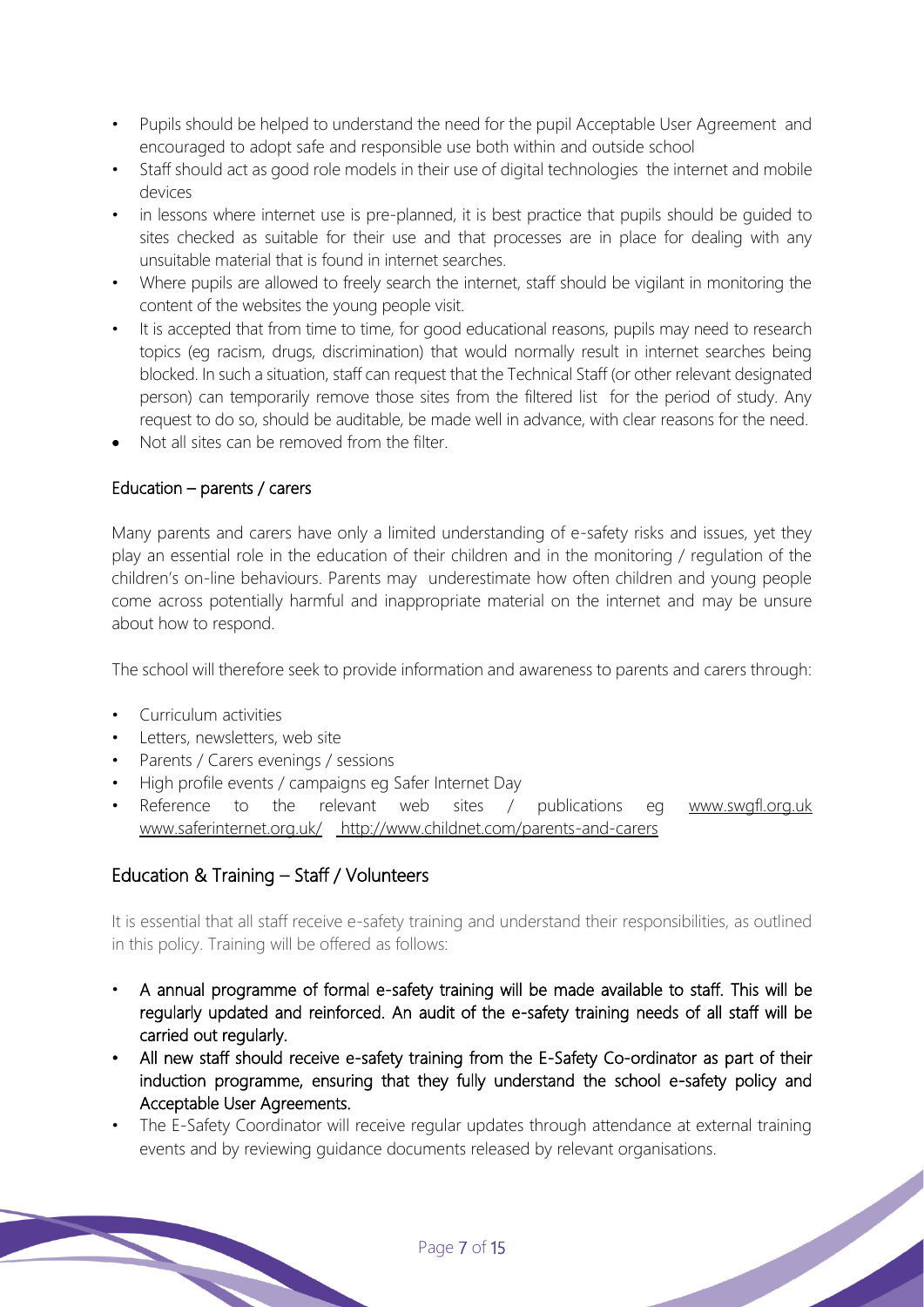- This E-Safety policy and its updates will be presented to and discussed by staff in staff / team meetings / INSET days.
- The E-Safety Coordinator will provide advice / guidance / training to individuals as required.

## Training – Directors and Governors

Directors and Governors should take part in e-safety training / awareness sessions, with particular importance for those who are members of any sub committee / group involved in technology / esafety / health and safety / child protection. This may be offered in a number of ways:

- Attendance at training provided by the Local Authority / National Governors Association / or other relevant organisation
- Participation in school training / information sessions for staff or parents.

## Technical – infrastructure / equipment, filtering and monitoring

The Trust's Firewalls, have sophisticated Filtering Services enabled to provide Content Filtering Services based on definitions updated in real time from the Global FortiGuard database.

The system is Next Generation Firewall, with advanced Layer-7 filtering, Deep Packet Inspection, Application Aware Firewalling, Intrusion Detection and Prevention, and has been certified against the UK Safer Internet Centre criteria for Content Filtering in Education.

The Firewalls download their content filtering database in real-time from the FortiGuard Service, which includes blocking for illegal child abuse Images by actively implementing the CAIC list. FortiGuard also integrates the police assessed list of unlawful terrorist content, produced on behalf of the Home Office. In addition, FortiGuard supports content blocking by category, and as a default blocks sites and content containing discrimination, drugs/substance abuse, extremism, malware/hacking, pornography, piracy & copyrighted material, self-harm, and violence.

The Trust's Digital Safeguarding monitoring service provides real-time monitoring of Windows, Mac and Chromebook devices within our schools for safeguarding concerns and legislative compliance.

This is achieved by the installation of a small monitoring client which examines both keyboard and desktop application for key words and phrases.

Should a word or phrase of concern be detected by the client, a screenshot is captured and sent to the DSL.

The service helps to monitor, manage, and eradicate e-safety issues such as:

- Cyber Bullying
- Cyber Slacking
- Abusive and threatening language used in documents, emails or chat sessions
- Racial or Sexual Harassment
- Inappropriate web site access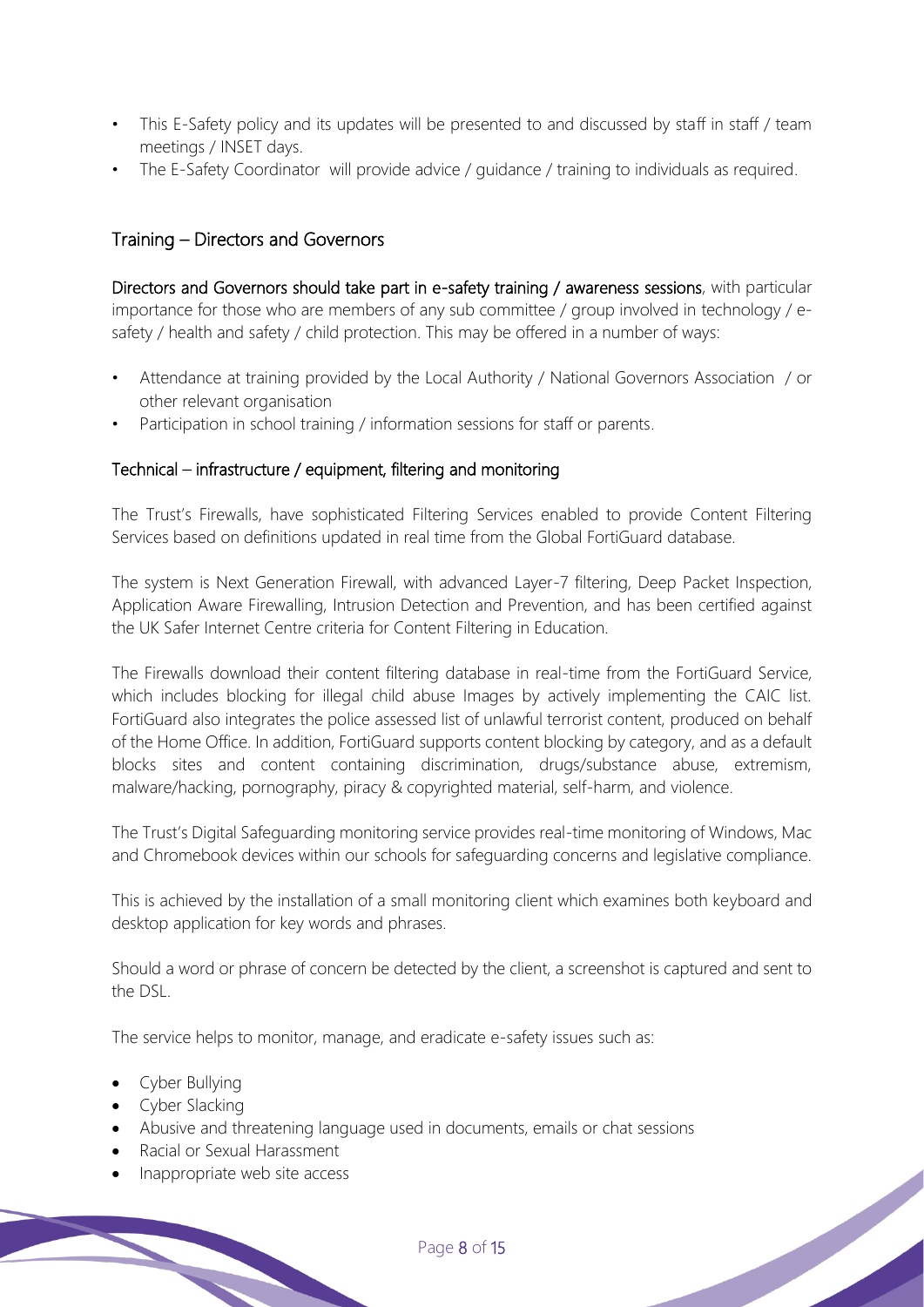• Gambling, unethical or illegal practices.

Each academy will ensure that the relevant people named in the above sections will be effective in carrying out their e-safety responsibilities:

- Academy technical systems will be managed in ways that ensure that the academy meets recommended technical requirements.
- There will be regular reviews and audits of the safety and security of school academy technical systems
- Servers, wireless systems and cabling must be securely located and physical access restricted
- All users will have clearly defined access rights to academy technical systems and devices.
- All users (at KS2 and above) will be provided with a username and secure password. Users are responsible for the security of their username and password
- The Technical Staff are responsible for ensuring that software licence logs are accurate and up to date and that regular checks are made to reconcile the number of licences purchased against the number of software installations
- *•* Internet access is filtered for all users.
- Academy technical staff regularly monitor and record the activity of users on the Trust's technical systems and users are made aware of this in the Acceptable User Agreement.
- An appropriate system is in place for users to report any actual / potential technical incident / security breach to the relevant person.
- Appropriate security measures are in place to protect the servers, firewalls, routers, wireless systems, work stations, mobile devices etc from accidental or malicious attempts which might threaten the security of the school systems and data. The school infrastructure and individual workstations are protected by up to date virus software.
- The provision of temporary access of "quests" (eq trainee teachers, supply teachers, visitors) onto the school systems.
- Guest access to the Wifi network is permitted with a separate secure login provided to Guests who require access to the network. The Guest network is subject to the same filters as the main network but does not have access to any of the internal network areas. The Guest loin only lasts for 24 hours
- For security and accountability/licencing, staff are not permitted to use their own iTunes accounts with mobile devices. New App's must be requested and authorised before they are installed.
- Personal data unless in accordance with Data Protection Policy cannot be sent over the internet or taken off the school site unless safely encrypted or otherwise secured.

## Email

E-mail is an essential means of communication for both staff and pupils. Directed e- mail use can bring significant educational benefits and
interesting projects. However, un-regulated e-mail can provide a means of access to a pupil that bypasses the traditional academy boundaries. In the school context, therefore, e-mail is not considered private and is monitored by staff, whilst trying to achieve a balance between monitoring that is necessary to maintain the safety of pupils and the preservation of human rights, both of which are covered by recent legislation.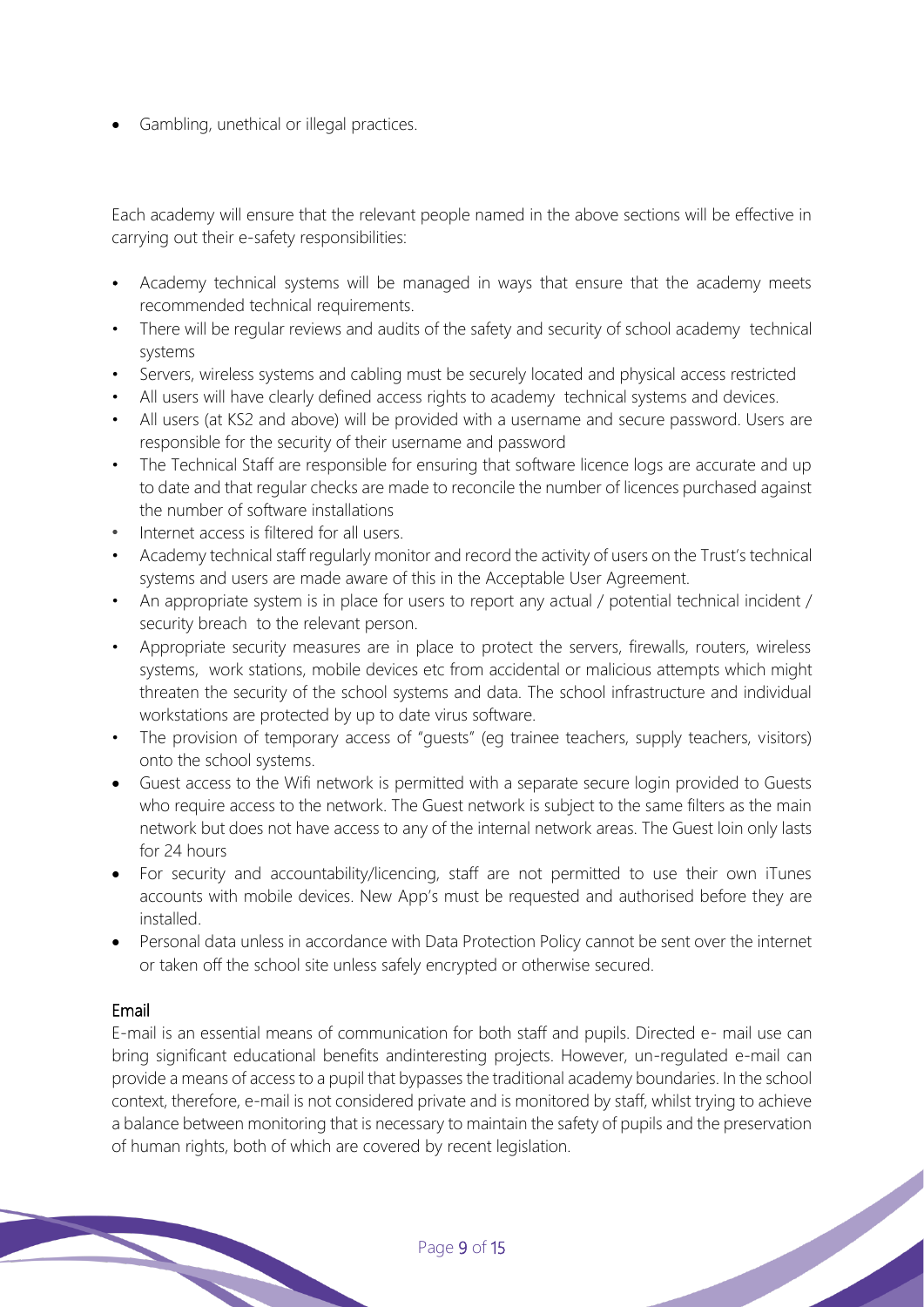## Pupils

- Pupils will only use approved e-mail accounts on the school system where contacts have been made and approved between organisations such as partner schools. Pupils may not access personal email accounts in school.
- Pupils must immediately tell a teacher if they receive offensive e-mail.
- In e-mail communication, pupils must not reveal their personal details or those of others, or arrange to meet anyone without specific permission.
- Incoming e-mail should be treated as suspicious and attachments not opened unless the author is known.

### **Staff**

- Email sent to an external organisations containing personal information must be password protected.
- Internal emails should use pupil's initials where appropriate.

#### **Use of digital and video images**

The development of digital imaging technologies has created significant benefits to learning, allowing staff and pupils instant use of images that they have recorded themselves or downloaded from the internet. However, staff, parents / carers and pupils need to be aware of the risks associated with publishing digital images on the internet. Such images may provide avenues for cyberbullying to take place. Digital images may remain available on the internet forever and may cause harm or embarrassment to individuals in the short or longer term. It is common for employers to carry out internet searches for information about potential and existing employees. The school will inform and educate users about these risks and will implement policies to reduce the likelihood of the potential for harm:

- When using digital images, staff should inform and educate pupils about the risks associated with the taking, use, sharing, publication and distribution of images. In particular they should recognise the risks attached to publishing their own images on the internet eg on social networking sites.
- In accordance with guidance from the Information Commissioner's Office, parents / carers are welcome to take videos and digital images of their children at school events for their own personal use (as such use in not covered by the Data Protection Act). To respect everyone's privacy and in some cases protection, these images should not be published / made publicly available on social networking sites, nor should parents / carers comment on any activities involving other pupils in the digital / video images.
- Staff and volunteers are allowed to take digital / video images to support educational aims, but must delete any images of pupils within a week. This should allow time for staff to use images of pupils to create Assessment journals using such Apps 'Pic Collage'. Those images should only be taken on school equipment, the personal equipment of staff should not be used for such purposes.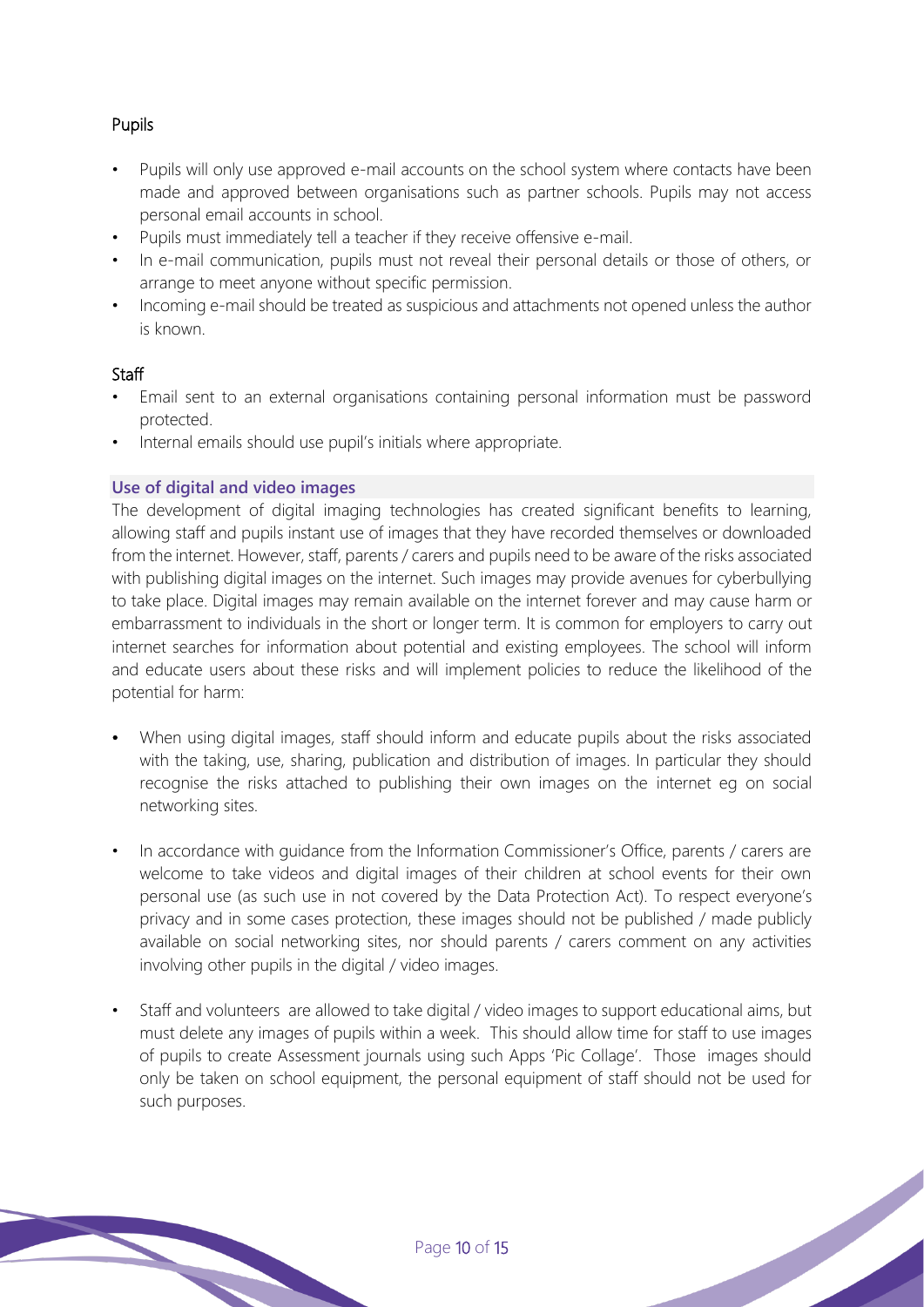- Care should be taken when taking digital / video images that pupils are appropriately dressed and are not participating in activities that might bring the individuals or the school into disrepute.
- Pupils must not take, use, share, publish or distribute images of others without their permission
- Photographs published on the website, or elsewhere (including Youtube) that include pupils will be selected carefully and will comply with good practice guidance on the use of such images.
- Pupils' full names will not be used anywhere on a website or blog, particularly in association with photographs.
- Written permission from parents or carers will be obtained before photographs or videos of pupils are published on the school website or Youtube.

### **Data Protection**

Personal data will be recorded, processed, transferred and made available according to the Data Protection Act 2018, UK GDPR and the Trust's Data Protection Policy.

An annual programme of data protection training will be made available to staff. New staff should receive a data protection induction within their first month of employment.

#### **Communications**

A wide range of rapidly developing communications technologies has the potential to enhance learning. The following table shows how the school currently considers the benefit of using these technologies for education outweighs their risks / disadvantages:

When using communication technologies the school considers the following as good practice:

- The official academy email service may be regarded as safe and secure and is monitored. Users should be aware that email communications are monitored.
- Users must immediately report, to the nominated person in accordance with the academy policy, the receipt of any communication that makes them feel uncomfortable, is offensive, discriminatory, threatening or bullying in nature and must not respond to any such communication.
- Any digital communication between staff and parents / carers must be professional in tone and content. These communications may only take place on official (monitored) academy systems. Personal email addresses, text messaging or social media must not be used for these communications.
- Whole class email addresses will be provided for educational use.
- Pupils should be taught about e-safety issues, such as the risks attached to the sharing of personal details. They should also be taught strategies to deal with inappropriate communications and be reminded of the need to communicate appropriately when using digital technologies.
- Personal information should not be posted on the academy website and only official email addresses should be used to identify members of staff.

## **Social Media - Protecting Professional Identity**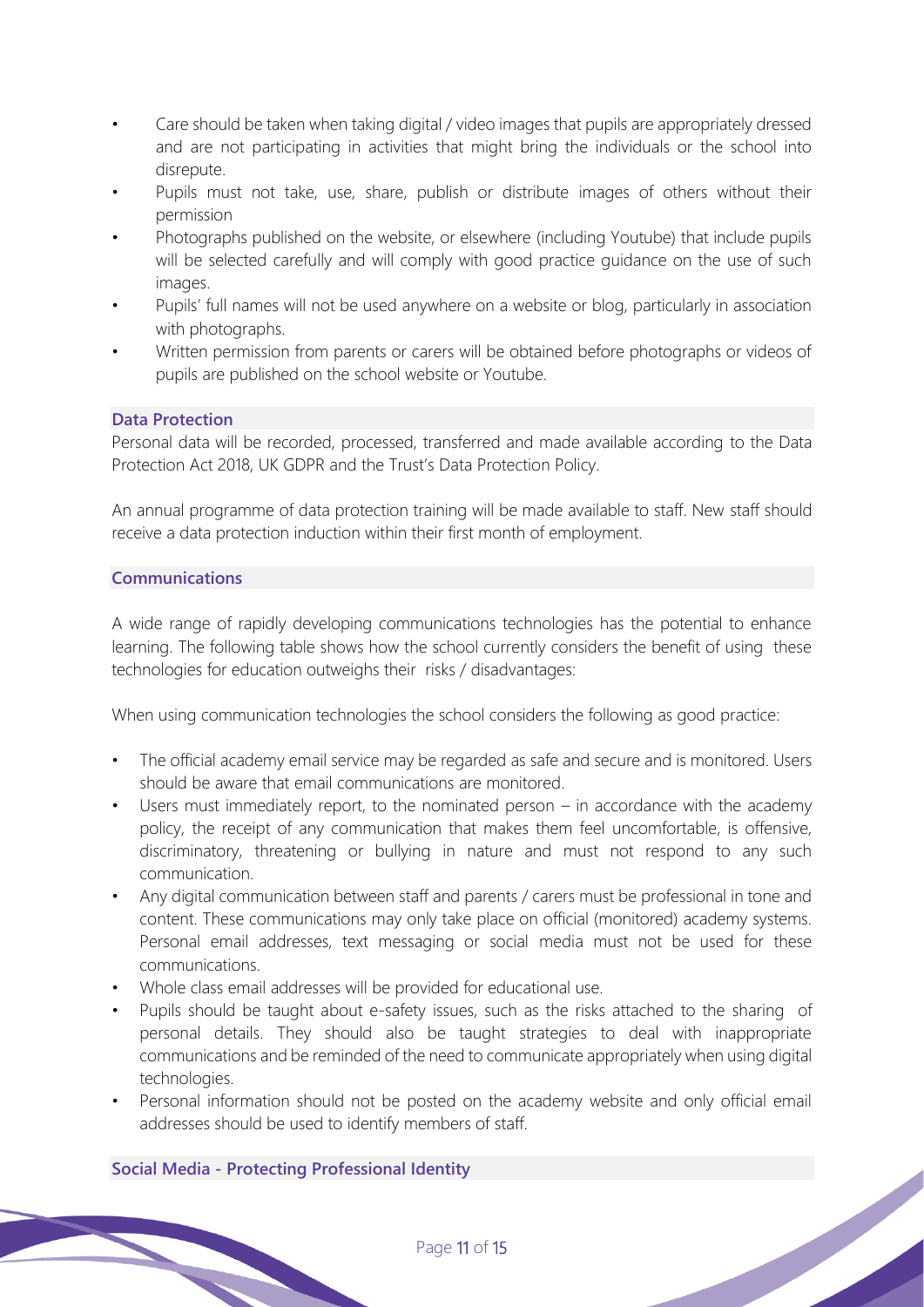All schools, academies and local authorities have a duty of care to provide a safe learning environment for pupils and staff. Schools/academies and local authorities could be held responsible, indirectly for acts of their employees in the course of their employment. Staff members who harass, cyberbully, discriminate on the grounds of sex, race or disability or who defame a third party may render the academy or local authority liable to the injured party. Reasonable steps to prevent predictable harm must be in place.

The school provides the following measures to ensure reasonable steps are in place to minimise risk of harm to pupils, staff and the school through limiting access to personal information:

- Training to include: acceptable use; social media risks; checking of settings; data protection; reporting issues.
- Clear reporting guidance, including responsibilities, procedures and sanctions

School staff should ensure that:

- No reference should be made in social media to pupils, parents / carers or school staff
- They do not engage in online discussion on personal matters relating to members of the school community
- Personal opinions should not be attributed to the academy or local authority
- Security settings on personal social media profiles are regularly checked to minimise risk of loss of personal information.

The academy's use of social media for professional purposes will be checked regularly by the Headteacher and e-safety officer to ensure compliance with the Social Media, Data Protection, Communications, Digital Image and Video Policies.

#### **Responding to incidents of misuse**

This guidance is intended for use when staff need to manage incidents that involve the use of online services. It encourages a safe and secure approach to the management of the incident. Incidents might involve illegal or inappropriate activities (see "User Actions" above).

#### **Illegal Incidents**

If there is any suspicion that the web site(s) concerned may contain child abuse images, or if there is any other suspected illegal activity, refer to the right hand side of the Flowchart (below and appendix) for responding to online safety incidents and report immediately to the police.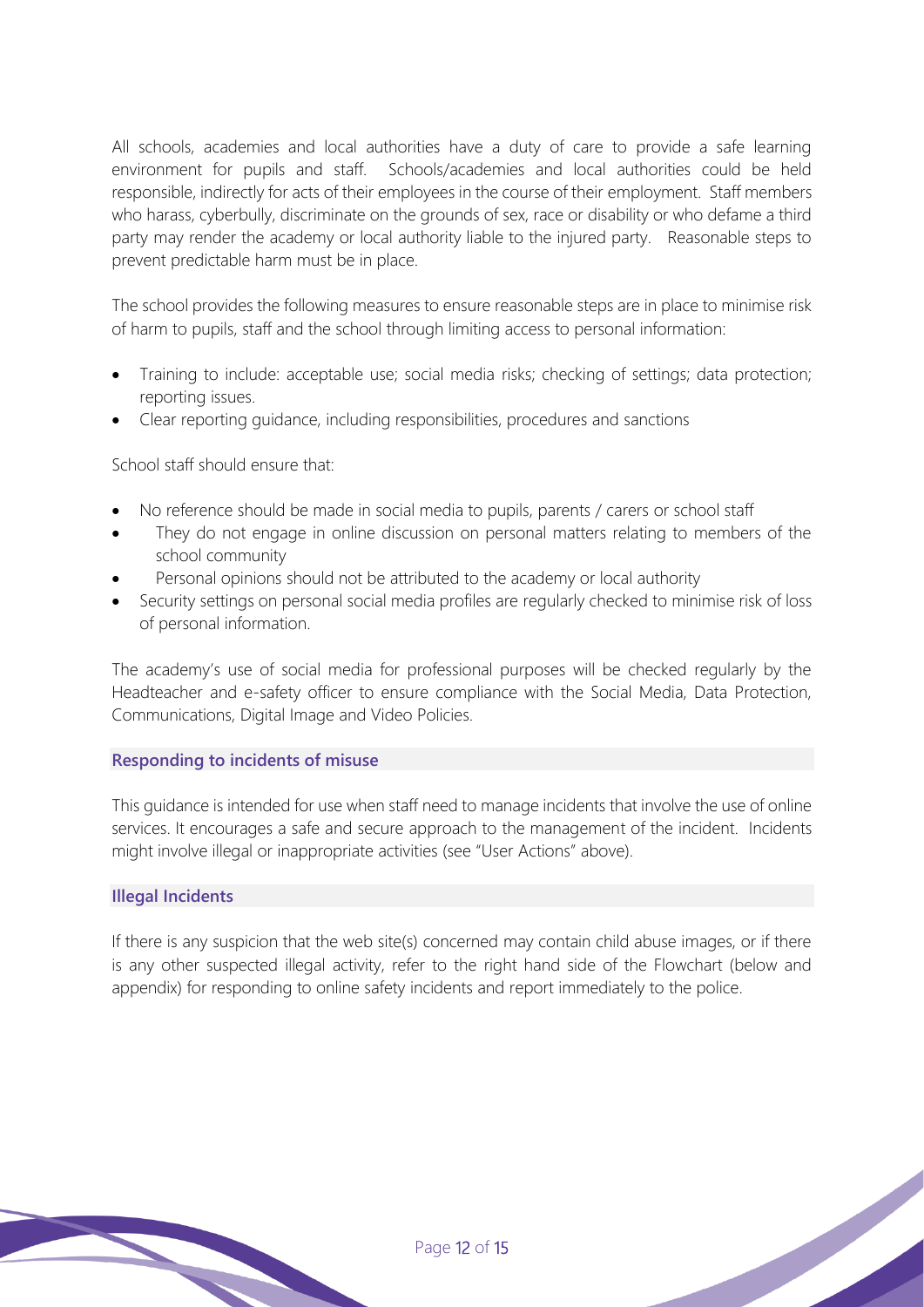

## Other Incidents

It is hoped that all members of the school community will be responsible users of digital technologies, who understand and follow academy policy. However, there may be times when infringements of the policy could take place, through careless or irresponsible or, very rarely, through deliberate misuse.

## In the event of suspicion, all steps in this procedure should be followed:

- Have more than one senior member of staff involved in this process. This is vital to protect individuals if accusations are subsequently reported.
- Conduct the procedure using a designated computer that will not be used by young people and if necessary can be taken off site by the police should the need arise. Use the same computer for the duration of the procedure.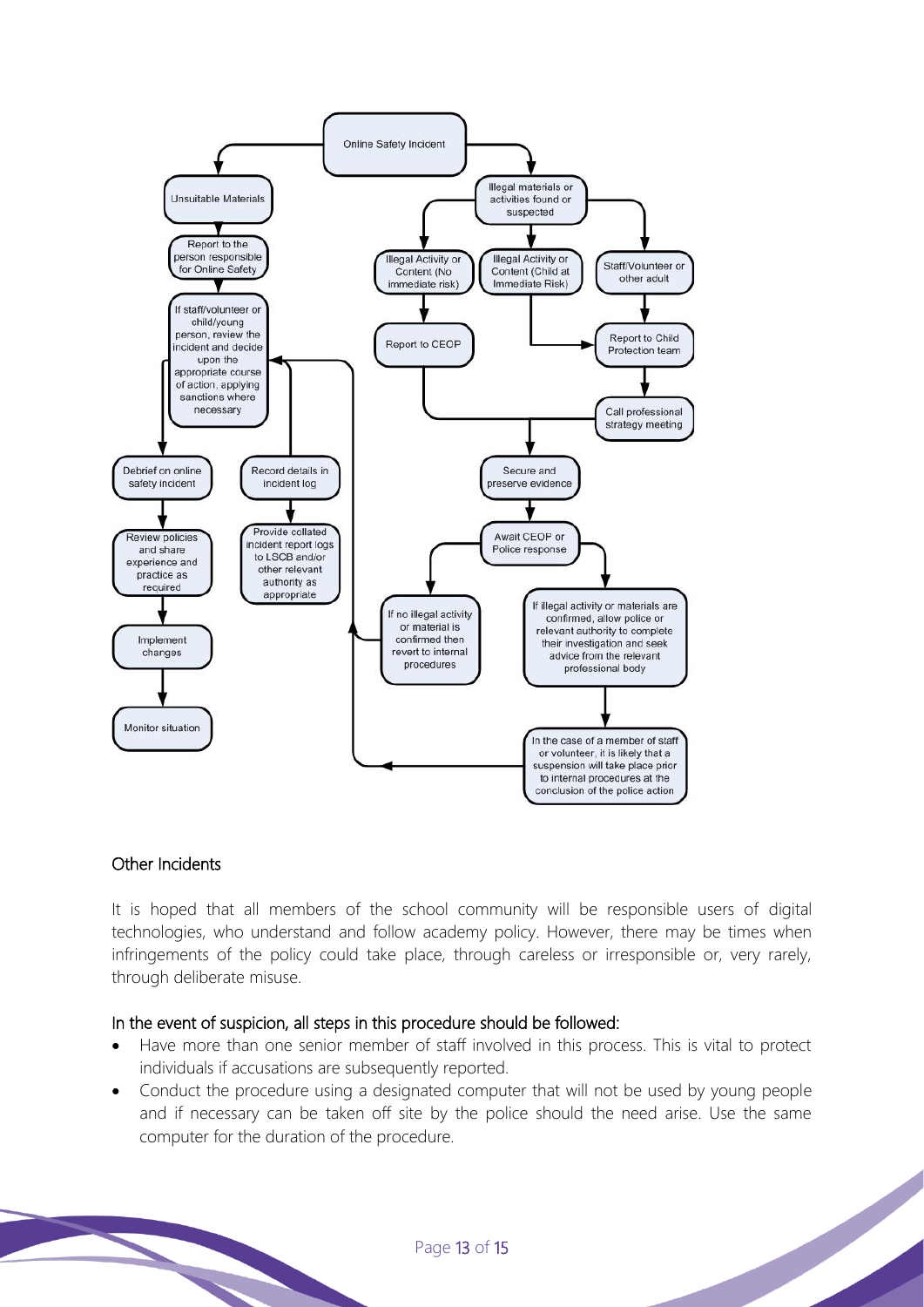- It is important to ensure that the relevant staff should have appropriate internet access to conduct the procedure, but also that the sites and content visited are closely monitored and recorded (to provide further protection).
- Record the url of any site containing the alleged misuse and describe the nature of the content causing concern. It may also be necessary to record and store screenshots of the content on the machine being used for investigation. These may be printed, signed and attached to the form (except in the case of images of child sexual abuse – see below)
- Once this has been completed and fully investigated the group will need to judge whether this concern has substance or not. If it does then appropriate action will be required and could include the following:
- Internal response or discipline procedures
- Involvement by Local Authority or national / local organisation (as relevant).
- Police involvement and/or action
- If content being reviewed includes images of Child abuse then the monitoring should be halted and referred to the Police immediately. Other instances to report to the police would include:
- *•* incidents of 'grooming' behaviour
- *•* the sending of obscene materials to a child
- adult material which potentially breaches the Obscene Publications Act
- *•* criminally racist material
- other criminal conduct, activity or materials
- Isolate the computer in question as best you can. Any change to its state may hinder a later police investigation.

It is important that all of the above steps are taken as they will provide an evidence trail for the academy and possibly the police and demonstrate that visits to these sites were carried out for child protection purposes. The completed form should be retained by the group for evidence and reference purposes.